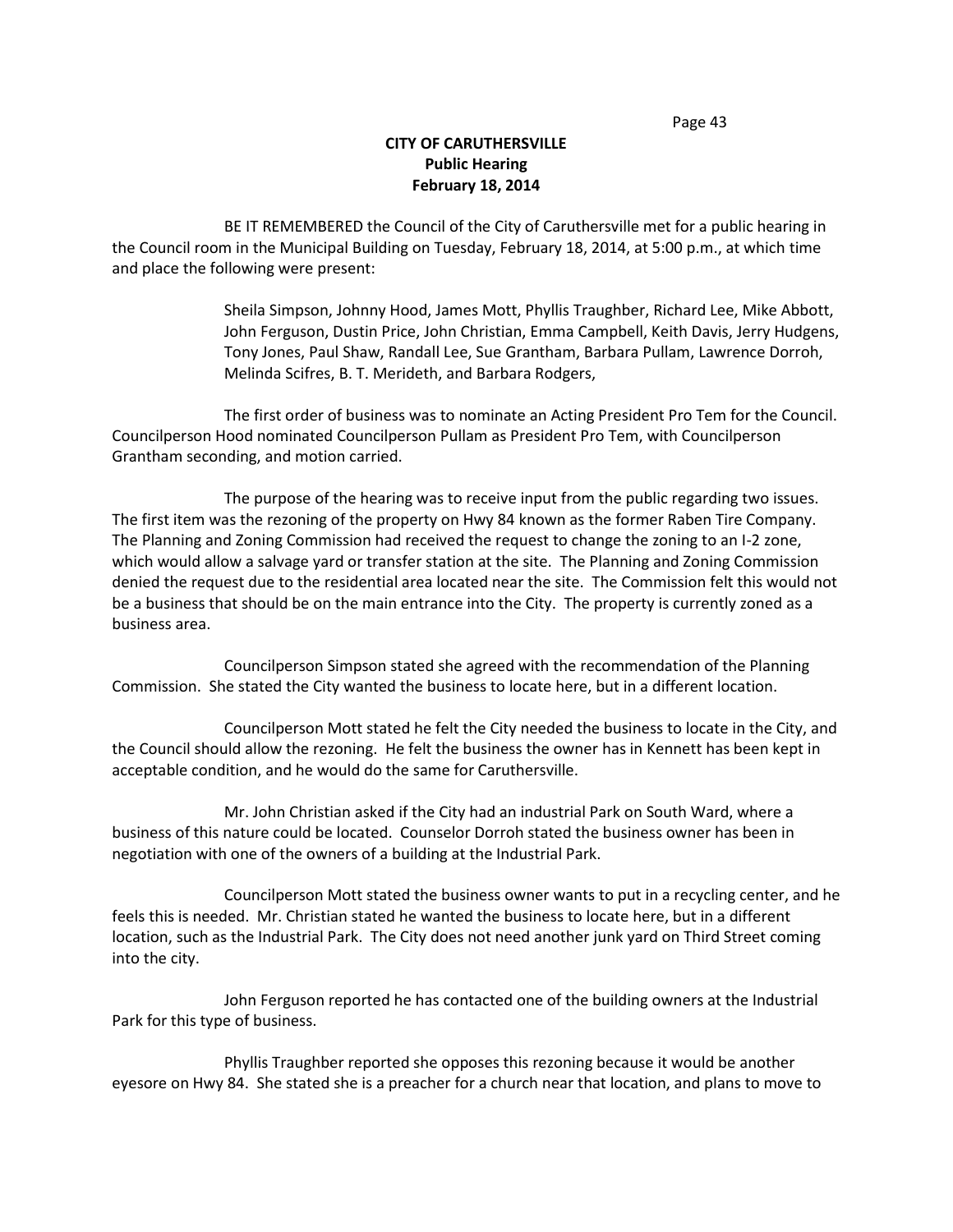Caruthersville. This is a main entrance into town, and that is not the type of business that attracts people to the community.

Dustin Price, a member of the Planning Commission, reported the business owner was asked if he was willing to keep the building a recycling center. He told the Commission he would like to expand if the opportunity came along.

Counselor Dorroh stated when you rezone property, you are not looking just at the present people and use, but the future can change the use at any time. The Commission denied the request for that location. This concluded this portion of the hearing.

The next request was for the approval of a preliminary plat for a parcel of land adjacent to the Industrial Park. The owner has submitted a preliminary plat to the Planning Commission for a subdivision which would be constructed in phases. The first portion of the subdivision would be the section of land that faces South Ward. The subdivision would eventually go all the way to Greenwell Road.

Counselor Dorroh stated since this is a subdivision to the City there will be expense for the City to provide water and sewer lines to the subdivision. The Commission recommended the Council approve the preliminary plat. The property is zoned R-1, which is residential use only.

With no further input to the hearing, the hearing closed.

ATTEST: AND A LOCAL TRIMATE A LOCAL TRIMATE AND ACTING PRESIdent Pro Tem

City Clerk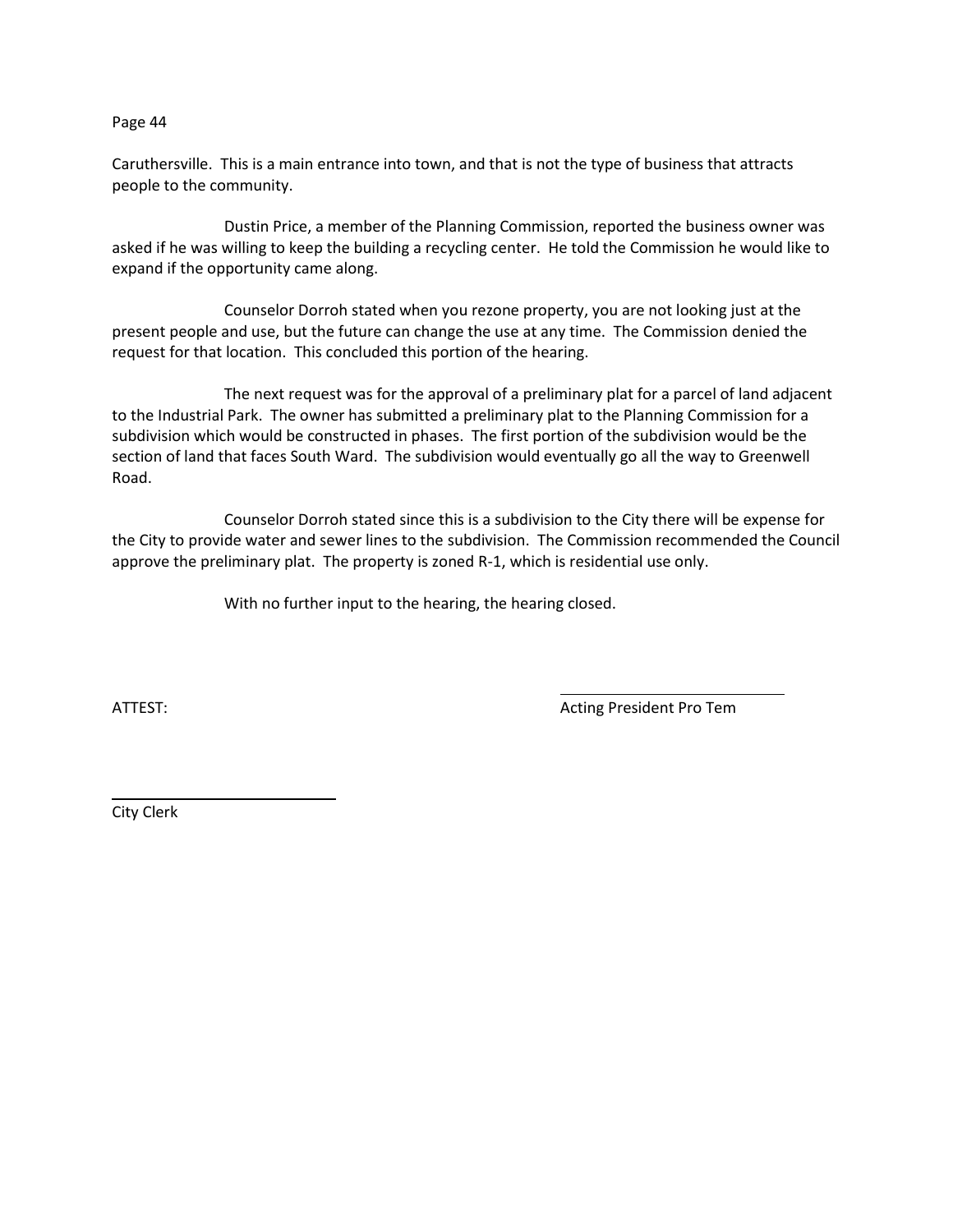# **CITY OF CARUTHERSVILLE February 18, 2014 Regular Session**

BE IT REMEBERED the Council of the City of Caruthersville met in regular session in the Council Room of the Municipal Building at 5:20 p.m. on Tuesday, February 18, 2014, at which time and place the following were present:

| Frank Morgan (Absent) | Mayor Pro Tem                   |  |
|-----------------------|---------------------------------|--|
| Melinda Scifres       | City Clerk                      |  |
| Lawrence Dorroh       | <b>City Counselor</b>           |  |
| Tony Jones            | Sergeant at Arms                |  |
| Pullam                | <b>Acting President Pro Tem</b> |  |
| Rodgers               | Councilperson                   |  |
| Simpson               | Councilperson                   |  |
| Grantham              | Councilperson                   |  |
| Hood                  | Councilperson                   |  |
| Merideth (Absent)     | Councilperson                   |  |
| Mott                  | Councilperson                   |  |
|                       |                                 |  |

The number of members necessary to consider a quorum being present, the Acting President Pro Tem called the meeting to order and announced the meeting was in session for the transaction of business.

The first order of business was the approval of the minutes, bills, and reports. Upon motion duly made by Councilperson Hood, seconded by Councilperson Mott, the minutes, bills, and reports were approved. The reports read as follows:

> Christi Watkins, Court Clerk, reported \$76.29 in POST funds, \$77.12 in JEF Funds, \$11,112.61 in fines collected, and \$543.82 in CVC funds.

Paul Shaw, Water/Wastewater Manager, reported the following for January:

| Water         | \$70,440.66  | Water | 2329 |
|---------------|--------------|-------|------|
| Sewer         | 19,121.07    | Sewer | 2242 |
| Garbage       | 34,238.89    |       |      |
| Meter Serv.   | 763.84       |       |      |
| Mo. Spray     | 540.00       |       |      |
| Primacy Fee   | 6.00         |       |      |
| Sewer Primacy | 1.40         |       |      |
| Sewer Bond    | 10,208.24    |       |      |
| Bond Ser.     | 541.00       |       |      |
| St. Breaks    | 1,000.00     |       |      |
| TOTAL         | \$136,861.10 |       |      |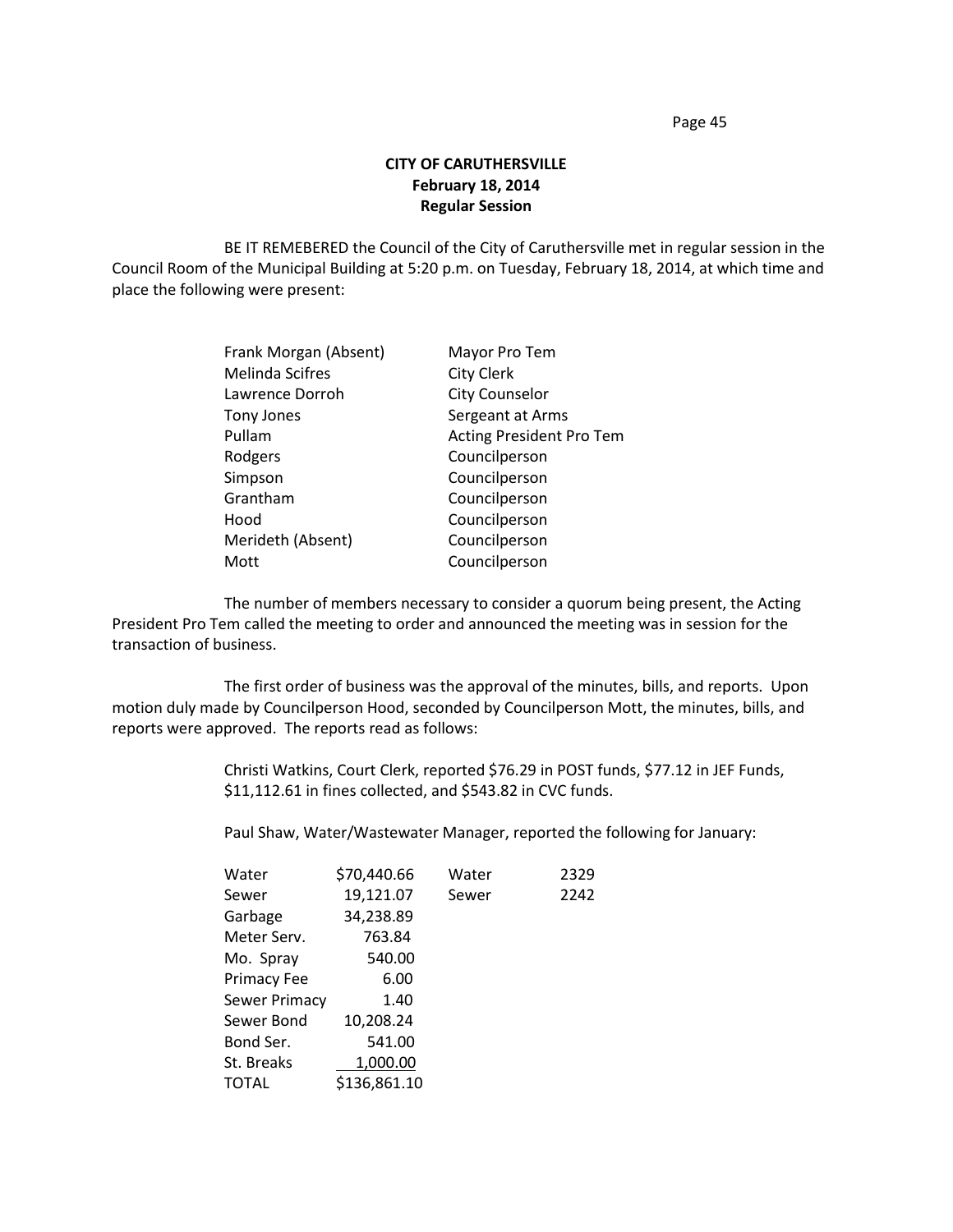Charlie Jones, Fire Chief reported \$6,901.56 in salaries for January, and thirteen fire call responses.

Melinda Scifres, City Clerk, reported securities pledged for deposits at the banks as follows: First State - \$2,525,000; Focus Bank \$2,021,899.47; and Bank Star \$583,400.

Randall Lee, Building Inspector, reported \$325 in permit collected for January.

Keith Davis, Parks/Recreation Director, reported \$14,215.09 in admissions to the recreation center for the month of January.

Donna Brooks, City Collector, reported \$16,956.25 in taxes collected, with \$162.23 in Commission, and \$237.78 for Assessment Fund.

Terry Rushing reported \$200 in rentals for the Armory.

The next order of business to come before the Council was the bids for the grates at Easthaven and Midtown. One bid was received from David Ledford in the amount of \$10,633.70 for the replacement of thirteen grates. Councilperson Mott motioned to approve the bid from David Ledford, with Councilperson Rodgers seconding, and motion carried.

The next item of discussion to come before the Council was the salary for the Mayor. Acting President Pro Tem Pullam had called surrounding cities and found that Caruthersville pays the Mayor much more than those. Only one City pays health insurance for the Mayor. After discussion, Councilperson Hood motioned to leave the Mayor salary as it is, with Councilperson Mott seconding, and motion carried, with one no vote from Councilperson Rodgers.

Assistant Police Chief Jerry Hudgens then appeared before the Council to discuss the purchase of 25-30 cameras that would be placed all over the City to help deter the crime. The cameras would be placed on water towers and existing buildings and poles. These would be primarily placed at the entrances to the City. Other cities have done this and have been very pleased with the results. The cameras are not to be used for speeding. The approximate cost for the cameras and installation would be \$125,000, and Asset Forfeiture Funds would be used for the cameras. He was then asked about updates for the cameras and the computer that will be used for viewing. Assistant Chief Hudgens stated this is something they would need to building into their budget for the future. After further discussion, Councilperson Mott motioned to approve advertising for bids for the camera equipment, with Councilperson Hood seconding, and motion carried.

The next item of discussion was the three Dodge Police cars. Assistant Chief Hudgens stated the department is constantly having problems with the cars, and they are now out of warranty. The radiators are leaking, and the department has already replaced one. Don Brown Chevrolet has received the state bid on the Tahoe, and will accept the Dodge Chargers as a trade-in. The department has a 2010 Silverado that needs to be replaced, and the dealership has agreed to take that vehicle as a trade in for a four wheel drive. The Police department was requesting the Council allow the purchase of three two wheel drive Tahoes, and one four wheel drive Tahoe, and trade three Dodge cars and one 2010 Silverado in on the Tahoes. The funding would come from the Asset Forfeiture Funds. After

Page 46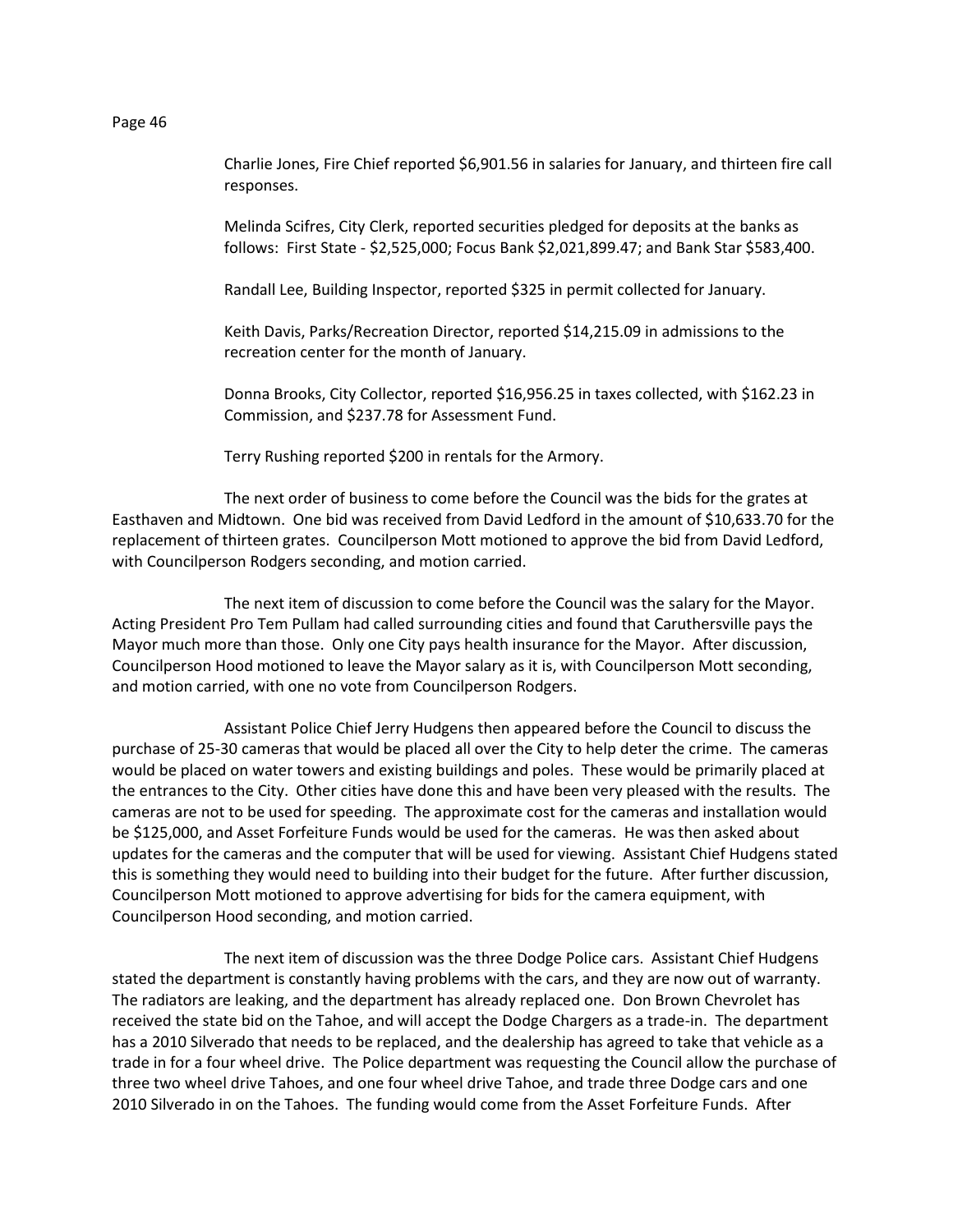discussion, Councilperson Hood motioned to approve the purchase with trade-ins from Asset Forfeiture funds as requested, with Councilperson Rodgers seconding, and motion carried.

Councilperson Rodgers then reported that seven fire calls were answered by the fire department from February 6 through February 18, 2014.

Councilperson Hood then reported that repairs have been made at several lift stations. The water department did receive a resignation from Tim Constant that was effective on February 5, and they will need to get someone to replace him. The Water/Wastewater Manager reported he had funds budgeted for a saw and a trash pump. He contacted HD Supply and got a quote for the saw in the amount of \$995.00. Councilperson Hood motioned to approve the purchase, with Councilperson Grantham seconding, and motion carried.

The next item was a two inch trash pump for the field crews. One quote was received from HD Supply in the amount of \$735.00. Councilperson Simpson motioned to approve the purchase of the pump, with Councilperson Grantham seconding, and motion carried.

The Water department would like to purchase another 100 meters that will work with the remote read system. This will make 800 meters that have been purchased, which is approximately  $\frac{1}{2}$  of the meters in the system. Councilperson Hood motioned to approve the purchase of the 100 meters, with Councilperson Grantham seconding, and motion carried.

A request was then made that Tony Wynne be a Field Supervisor for the Water Department, and be given a \$1.00 an hour increase. Councilperson Mott motioned to approve the promotion and raise, with Councilperson Hood seconding, and motion carried.

Councilperson Mott then asked if the Water Department was disposing all of the bad debts after the determination at the hearing. Counselor Dorroh stated the hearing was for two individuals only. The motion that was made at the hearing was the debt was not proven valid for the individuals that were running office only, and was for temporary meters. He stated he could not recommend anything on the issue for water bills on the bad debt list or other temporary meters.

Councilperson Rodgers then asked if something could be done about the trash across from Easthaven on Twentieth Street. The Housing Officer will talk with the Director of Housing to see what can be done about people putting their trash out early, and the Code Enforcement Officer will focus on the matter of litter in the area.

The Street Commissioner then asked the Council for approval to order base chat to repair street breaks at a cost of approximately \$1,000. Councilperson Rodgers motioned to approve the purchase, with Councilperson Grantham seconding, and motion carried.

The Code Enforcement Officer then reviewed his report with the Council, and advised the Council he had sent a letter to one property owner giving him until February 28 to have the far west lot on Highway 84 cleaned up. He is to submit a plan that will have the lot cleared by April 30, 2014. He had issued other citations and notices of violations in the last two weeks, and followed up on complaints.